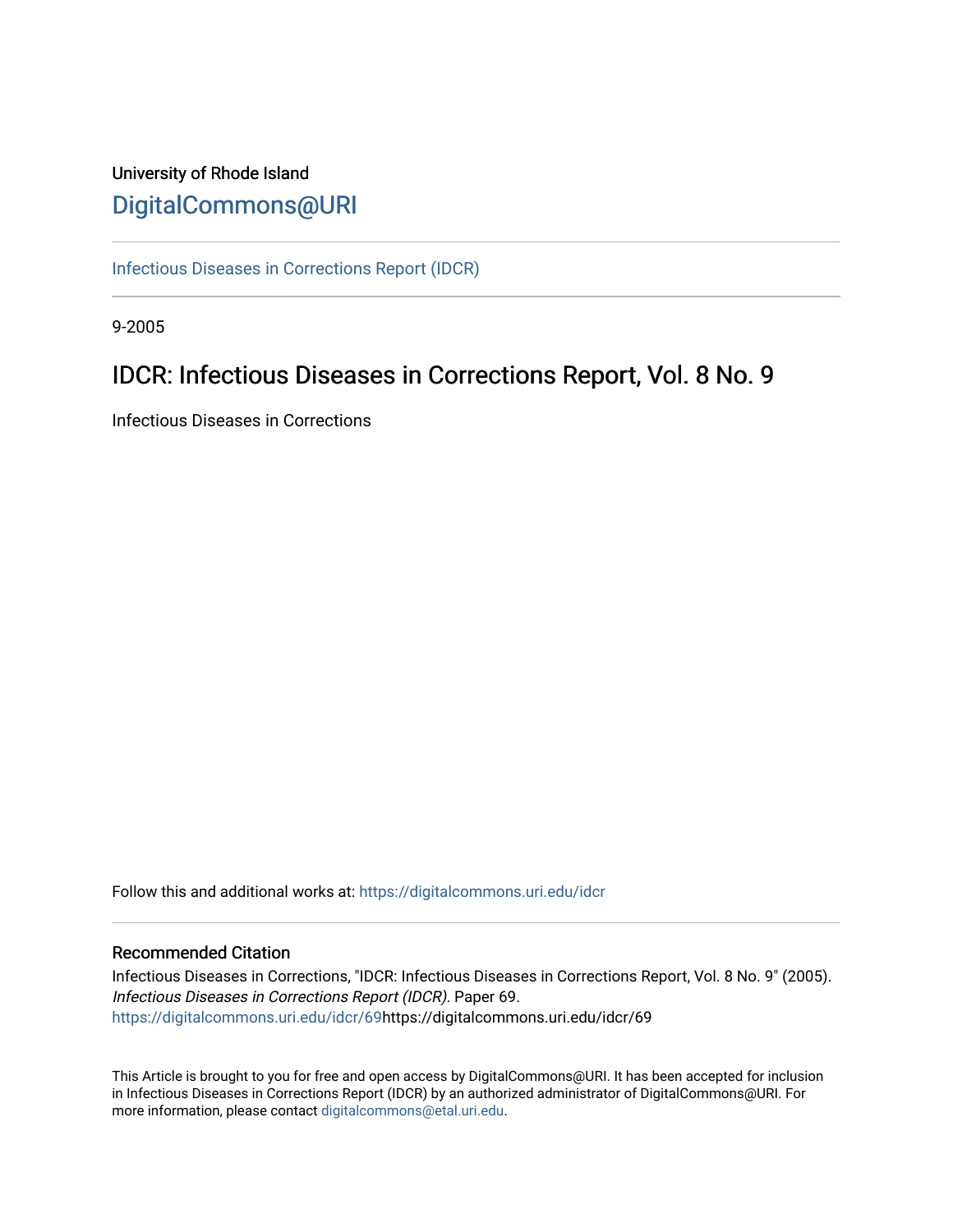

## **FORMERLY HEPP Report**

September 2005 Vol. 8, Issue 9

# **INFECTIOUS DISEASES IN CORRECTIONS REPORT**

### SPONSORED BY THE BROWN MEDICAL SCHOOL, OFFICE OF CONTINUING MEDICAL EDUCATION

### **ABOUT IDCR**

*close*

*IDCR, a forum for correctional problem solving, targets correctional physicians, nurses, administrators, outreach workers, and case managers. Published monthly and distributed by email and fax, IDCR provides up-to-the moment information on HIV/AIDS, hepatitis, and other infectious diseases, as well as efficient ways to administer treatment in the correctional environment. Continuing Medical Education credits are provided by the Brown University Office of Continuing Medical Education. IDCR is distributed to all members of the Society of Correctional Physicians (SCP) within the SCP publication, CorrDocs (www.corrdocs.org).*

### **CO-CHIEF EDITORS**

**Anne S. De Groot, MD** *Director, TB/HIV Research Lab, Brown Medical School*

**David Thomas, MD, JD** *Professor and Chairman, Department of Surgery, Division of Correctional Medicine NSU-COM*

#### **DEPUTY EDITORS Joseph Bick, MD**

*Chief Medical Officer, California Medical Facility, California Department of Corrections*

> **Renee Ridzon, MD** *Senior Program Officer, HIV, TB, Reproductive Health, Bill & Melinda Gates Foundation*

**Bethany Weaver, DO, MPH** *Acting Instructor, Univ. of Washington, Center for AIDS and STD Research*

### **SUPPORTERS**

*IDCR is grateful for the support of the following companies through unrestricted educational grants:*

*Major Support: Abbott Laboratories and Roche Pharmaceuticals.*

*Sustaining: Pfizer Inc., Gilead Sciences, Inc., GlaxoSmithKline, Merck & Co., and Schering-Plough.*

# **RESEARCH IN CORRECTIONS**

*By David Paar\*, MD, David Thomas\*\*, MD, Jacqueline Thomas\*\*, DO, Danielle Thomas\*\*, MS-IV, and Courtney Colton\*\*, IDCR DISCLOSURES: \*Consultant: Gilead, Abbott, Boehringer Ingelheim, Speaker's Bureau: Gilead, Bristol Myers Squibb, GlaxoSmithKline, Abbott, Boehringer Ingelheim, \*\*Nothing to dis-*

Whether or not the inclusion of incarcerated individuals in clinical research studies is justified has generated heated debate over the later part of the past century. Some have advocated that no research study can ethically include prisoners living in an inherently coercive environment, while others counter that incarceration does not strip an individual of his or her ability to make an informed decision regarding participation as a research subject.

Much of this debate is fueled by the competing concerns of protecting inmates as a vulnerable population while respecting their individual autonomy. This conflict is waged against the backdrop of a historical legacy of unethical treatment of incarcerated, institutionalized and other vulnerable groups during clinical research studies.

### **HISTORY OF RESEARCH IN PRISONS IN THE TWENTIETH CENTURY**

Research involving prisoners has had a troubled past. During the early part of the twentieth century, there were well-documented instances of investigators in the United States, and elsewhere, using prison inmates to study the pathogenesis, prevention, and treatment of a variety of illnesses including cholera, beriberi, pellagra, and tuberculosis. Notorious experiments, such as the transplantation or injection of human or animal testicular material into senile men, were conducted, and, although rare, reflected the belief at the time that inmates were a population that could be subjected to experimentation that could not be performed on the general population. The unique vulnerabilities of inmates in these studies were often exploited. For example, many of the participants were death row inmates, some of whom died following injection of cholera toxins or similarly dangerous procedures. "Volunteers" were recruited by promising them clemency if they survived the experiment -

an incentive that today would be considered highly coercive - while other participants received special privileges or compensation such as cigars or cigarettes. Many inmates who participated in studies during this period did not give truly informed consent. Few understood the risks and benefits, if any, of the research protocols, and some may not have even been asked to participate.<sup>1,2,3</sup>

The Second World War had a significant impact on the inclusion of prisoners in research investigations. On the one hand, with the onset of the war, investigators appealed to inmates to make a patriotic contribution to the war effort by participating in medical research that would assist the military. The research included injections of blood from cattle to investigate alternate sources of blood products, studies of atropine as an antidote, as well as experiments in which subjects were infected with sleeping sickness, dengue fever, gonorrhea, malaria, and agents of<br>ass\_gangrono\_1,2,3 gas gangrene.

However, at the conclusion of World War II, the discovery of human experimentation conducted by the Nazis on those they had imprisoned led to a wide scale re-evaluation of the ethics of research of human subjects and the study of the incarcerated in particular. The Nuremberg War Crime Tribunal was convened to investigate and punish war time crimes perpetrated by the Nazis, including hideous trials performed by the Germans in concentration camps. In 1947, the tribunal produced the Nuremberg Code, a set of 10 basic tenets, which was drafted as the standard by which to judge physicians and scientists during their trial at Nuremberg. It became an ethical standard for research for decades.

The first of these tenets, that "the voluntary consent of the human subject is absolutely essential . . . . [and] should be so situated as to be *Continued on page 2*

### **WHAT'S INSIDE**

Brown Medical School | Providence, RI 02912 | 401.453.2068 | fax: 401.863.6087 | www.IDCRonline.org *If you have any problems with this fax transmission please call 800.748.4336 or e-mail us at IDCR@corrections.net*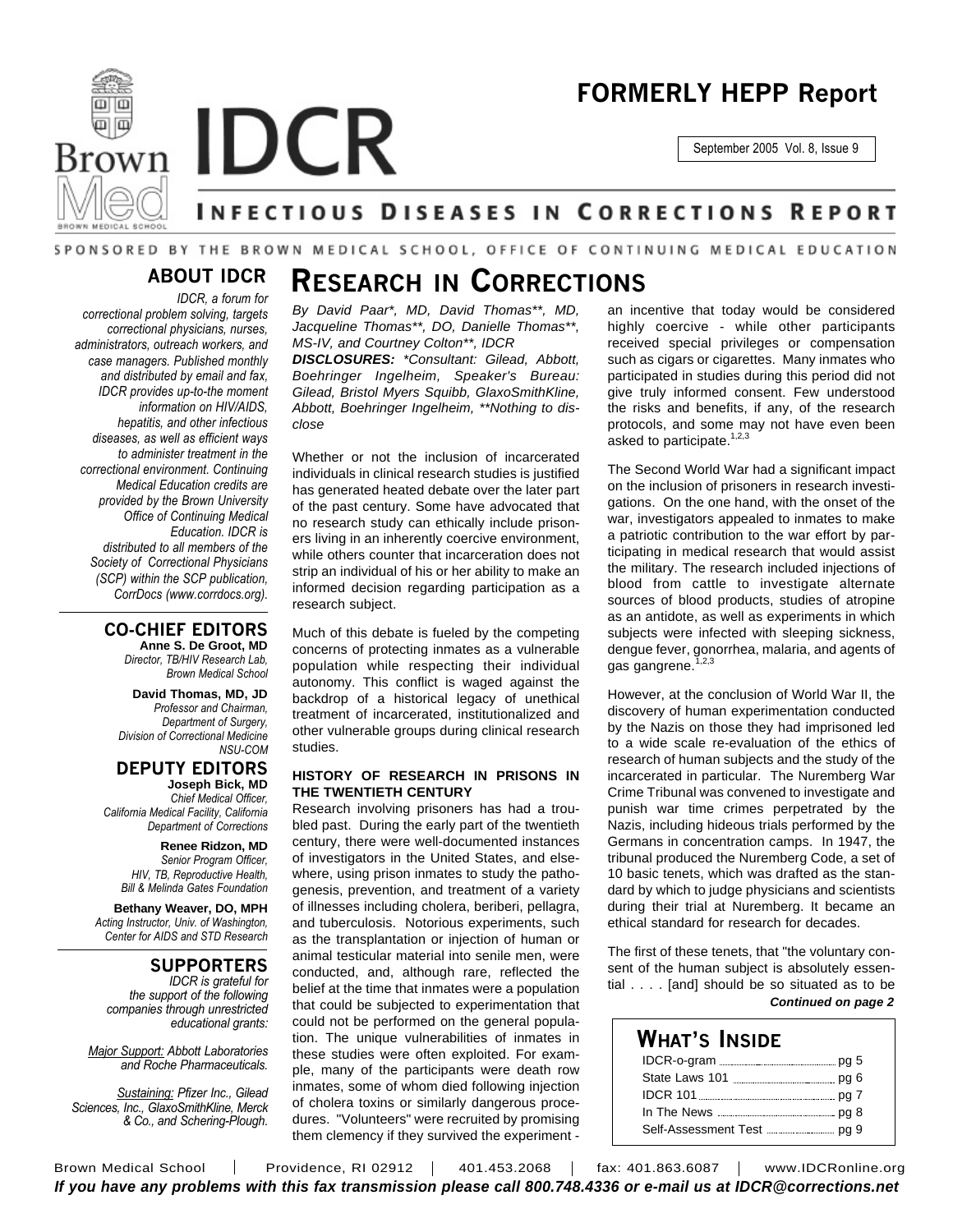### **RESEARCH IN CORRECTIONS...** *(continued from page 1)*

able to exercise free power of choice without . . . the intervention of any element of force, fraud, deceit, duress . . . or coercion . . . ." has been widely interpreted as excluding prisoners from research since incarceration is a necessarily coercive condition. However, in the U.S., the prevalent opinion in the medical community, endorsed by the American Medical Association, was that the Nuremberg Code pertained to Nazi atrocities, but not to the increasingly prevalent medical experiments being conducted using inmates in state and federal jurisdictions. In fact, the post-war flourishing of medical experimentation within the U.S. penal system was being driven by increased federal funding to investigate medical illness, the formation of academicpharmaceutical alliances, and the need to test various products in human subjects to meet U.S. Food and Drug Administration regulations.<sup>1,2,3,4</sup>

Prisoners were enlisted in a broad range of clinical studies and the inclusion of inmates in investigation became routine. In Holmesburg Prison, a county facility in Philadelphia, in the late 1960's inmates were recruited to participate in studies that explored everything from simple detergents and diet drinks to retinoic acid, dioxin, and chemical warfare agents. The list of sponsors of these investigations included not only pharmaceutical companies and other corporations such as Dow Chemical, but also the U.S. Army. However, in the early 1970's the public conscious shifted and began to look unfavorably upon research conducted in prisons. This change was influenced by well-publicized revelations of the serious side effects associated with medications, such as birth defects caused by the tranquilizer thalidomide and the Tuskeegee syphilis experiments, which were not conducted using inmates, but did involve another vulnerable population: black men in the U.S. rural south. By the late 1970's, legislation had been passed preventing federal inmates from participating in clinical trials and very few state jurisdictions continued their clinical research programs using inmates.

### **THE BELMONT REPORT AND 45 CFR 46**

In response to the growing public concern regarding abuses during clinical research, the National Research Act was signed into law on July 12, 1974. This federal law created the National Commission for the Protection of Human Subjects of Biomedical and Behavioral Research, hereafter referred to as "The Commission". One of The Commission's charges was to identify the basic ethical principles that should underlie the conduct of biomedical and behavioral research involving human subjects and to develop guidelines, which should be followed to assure that such research is conducted in accordance with those principles. The Belmont Report resulted from an intensive four-day period of discussions held at the Smithsonian Institution's Belmont Conference Center supplemented by monthly deliberations of The Commission held over a four-year period. It was published in The Code of Federal Regulations (CFR), commonly called the federal register or common rule, on April 18, 1979 as a statement of the Department of Health, Education, and Welfare's policy of ethical principles and guidelines for the protection of human subjects of research. Later this department evolved into the Department of Health and Human Services (DHHS) which remains responsible for the protection of human subjects involved in biomedical research through the Office of Human Research Protection (OHRP). The three basic principles that were detailed in this report were respect for persons, beneficence, and justice. Respect for persons has two important components: individuals should be treated as autonomous agents and those with diminished autonomy are entitled to protection. The report itself directly addresses the issue of prisoner participation in research:

"[R]espect for persons demands that subjects enter into the research voluntarily and with adequate information… In some situations, however, application of the principle is not obvious. The involvement of prisoners as subjects of research provides an instructive example. On the one hand, it would seem that the principle of respect for persons requires that prisoners not be deprived of the opportunity to volunteer for research. On the other hand, under prison conditions they may be subtly coerced or unduly influenced to engage in research activities, for which they would not otherwise volunteer…. Respect for persons would then dictate that prisoners be protected. Whether to allow prisoners to "volunteer" or to "protect" them presents a dilemma."

These passages accurately state the equipoise that persists to this day regarding prisoners as research subjects. How to best balance between not "depriving" the inmate of an opportunity to participate and protecting the inmate from coercion remains the enduring challenge of this issue with vocal advocates of each position weighing in.

The federal legislation, published in the Code of Federal Regulations, that deals with the protection of human research subjects is called Title 45 CFR Part 46 and is commonly referred to as 45 CFR 46. It became law in 1978, was revised in 2001 and provides some guidance regarding the inclusion of prisoners in research. 45 CFR 46 applies to all research involving human subjects that is conducted, supported by, or otherwise subject to regulation by any federal department or agency. It provides direction on how agencies and institutions can file letters of assurance that they will comply with these regulations, direction on the composition and duties of institutional review boards (IRBs) that oversee federally funded research, requirements for informed consent, and documentation of informed consent. Subpart B of this law lists additional protections for pregnant women, human fetuses, and neonates, and Subpart C lists additional DHHS protections pertaining to biomedical and behavioral research involving prisoners as subjects (6 45 CFR 46).

The additional protections of Subpart C provide for prisoners that participate in biomedical research including: 1. Inclusion of a prisoner or a prisoner representative on the IRB reviewing the research; 2. Assigning additional duties to the reviewing IRB to be sure that the research is permissible, free of undue influence, safe, accessible and fair to all inmates, presented in understandable language, and does not have any effect on parole. Permissible research involving prisoners includes: "(A) study of the possible causes, effects, and processes of incarceration, and of criminal behavior, provided that the study presents no more than minimal risk and no more than inconvenience to the subjects; (B) study of prisons as institutional structures or of prisoners as incarcerated persons, provided that the study presents no more than minimal risk and no more than inconvenience to the subjects; (C) research on conditions particularly affecting prisoners as a class (for example, vaccine trials and other research on hepatitis which is much more prevalent in prisons than elsewhere; and research on social and psychological problems such as alcoholism, drug addiction, and sexual assaults) provided that the study may proceed only after the Secretary [of the Department of Health and Human Services] has consulted with appropriate experts including experts in penology, medicine, and ethics, and published notice, in the Federal Register, of his intent to approve such research; or (D) research on practices, both innovative and accepted, which have the intent and reasonable probability of improving the health or well-being of the subject. In cases in which those studies require the assignment of prisoners in a manner consistent with protocols approved by the IRB to control groups which may not benefit from the research,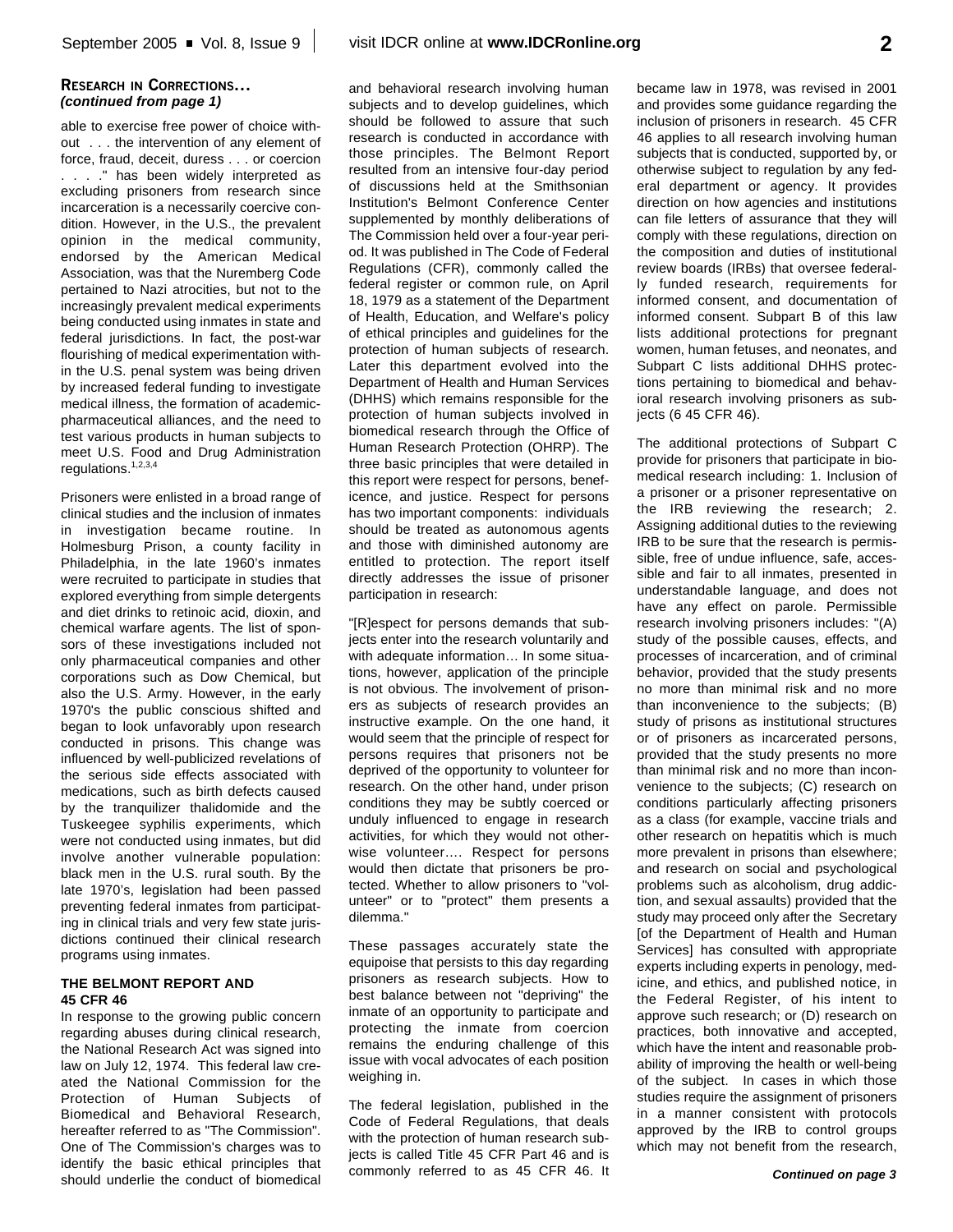### **RESEARCH IN CORRECTIONS...** *(continued from page 2)*

the study may proceed only after the Secretary has consulted with appropriate experts, including experts in penology, medicine, and ethics, and published notice in the Federal Register, of the intent to approve such research." 6

According to 45 CFR 46, permissible research includes not only social, behavioral, and psychological research, but also therapeutic trials using pharmaceutical agents for medical conditions that particularly affect inmates (though the use of placebos in this situation requires additional safeguards.) The example given in the law specifically mentions hepatitis, but the health condition that came to the forefront as a condition particularly affecting prisoners was HIV infection and AIDS. Under pressure from patients and patient advocacy groups, HIV clinical research moved from the strictly academic setting to a variety of other patient sites including non-university affiliated hospitals, private physician offices, and community consortiums. In the 1990s, when effective HIV treatment therapies were under investigation in multiple clinical trials, HIV clinical trials at some academic sites re-entered the prison setting. In this case, inclusion of prisoners was often justified as a means to provide access to cutting-edge therapies to persons living with HIV who were incarcerated. At several major medical centers, HIV research was extended into correctional facilities. For example, clinical trials being conducted at The University of Texas Medical Branch in Galveston and the University of Miami in Florida were offered to inmates in the Texas Department of Criminal Justice and the Florida Department of Corrections, respectively. Additionally, behavioral research regarding AIDS in the incarcerated population were being conducted by Yale and Brown Universities in their respective state jurisdictions. Not all of these studies fell under the purview of 45 CFR 46, as these regulations apply to federally funded studies and some of these investigations were funded by pharmaceutical industry support. Allowing prisoners to participate seemed

appropriate since life-saving treatment, not available outside of clinical trials, became available to incarcerated patients with AIDS.

In 1998, one of the pharmaceutical manufacturers of HIV medications implemented a non-comparative trial of a combination of three nucleosides for the treatment of HIV in prisoners only. Many prisoner advocates became concerned that prisoners were being exploited in the name of medical research since all of the pharmaceutical agents in this trial were available outside of clinical trials and there was already some question in 1998 if three nucleosides alone were adequate therapy for HIV infection.<sup>7</sup> Today we know that triple nucleoside therapy is inferior to either protease inhibitorbased or non-nucleoside reverse transcriptase inhibitor-based potent combination therapy and is not recommended as first line therapy for HIV infection. Subjecting prisoners to the choice of receiving what might be inferior treatment seemed to exceed the limit of minimal risk that 45 CFR 46 had set as a standard. The scientific research community was again faced with the difficult question of how best to protect prisoners.

As a result, a group of concerned correctional clinicians organized a conference, "Clinical Trials in Corrections." Over 100 like-minded individuals and representatives from the Office of Human Research Protections attended this meeting, and proceeds were published in 2001 in AIDS Reader. <sup>13</sup> What happened next had a chilling effect on pharmaceutical medical research using prisoners as subjects. The IRBs at the University of Texas Medical Branch, the University of Miami, Brown University, and Yale University were reviewed by the OHRP and received "letters of determination"<sup>8</sup> that the composition of the IRBs and their procedures to ensure the protection of prisoners were inadequate. Enrollment in clinic trials was suspended at the University of Texas Medical Branch at Galveston<sup>9</sup> and the University of Miami.<sup>10</sup> Although each of the Universities cited above eventually received permission to resume research with prisoners, virtually no clinical trials using pharmaceutical agents are being conducted in the state prison systems today. Behavioral, social, and psychological research continues to be pursued by many institutions using prisoners as subjects.

### **COMMENT**

It has now been over 30 years since 45 CFR 46 Subpart C has been enacted. Whether an inmate can ever act autonomously and what the standard of minimal risk for an inmate remains unclear.<sup>11</sup> Three issues are at the crux of this question. First, are prisoners and the general population well served by not having federal funding for clinical research using pharmaceutical therapies in the incarcerated population; second, does the law serve its goal to protect a vulnerable population; and third, does the federal law impact upon non-federally funded research? Secretary Tommy Thompson of the DHHS has speculated that it is past time that Subpart C be evaluated again (personal communication). To this end, the DHHS has asked the Institute of Medicine of the National Academy of Sciences to investigate the impact of Subpart C, and to determine if there should be any change in the current law. The Committee of Ethical Considerations for Revisions to the DHHS' Regulations for Protection of Prisoners Involved in Research was impaneled and will examine whether the conclusions reached by the National Commission for the Protection of Human Subjects of Biomedical and Behavioral Research in the 1970's remain appropriate today.<sup>12</sup> The committee will hold five public meetings at which they will collect data from invited panelists who work or perform research in the correctional setting and will also hold two workshops to further inform the process. Three of the public meetings have been held: March 16, 2005, National Academies of Science, Washington, D.C., May 4, 2005, The National Academies of Science, Washington, D.C., and July 18, the Gladstone Institute, San Francisco, CA. The committee's final report is expected in March, 2006.

*7. Department of Health and Human Services. Guidelines for the use of antiretroviral agents in HIV-1-infected adults and adolescents. Last accessed August 30, 2005 from*

*http://aidsinfo.nih.gov/guidelines/default\_db2.asp?id=50*

*References:*

*<sup>1.</sup> Richardson T. Acres of Skin: human experiments at Holmesburg Prison, a true story of abuse and exploitation in the name of medical science. Canadian Journal of History. 2001; 36(1):184-6.*

*<sup>2.</sup> Caelleigh As. Prisoners. Academic Medicine. 2000; 75(10):999. 3. Hornblum Am. They were cheap and available: prisoners as research subjects in twentieth century America. British Medical Journal. 1997; 315(7120):1437-41.*

*<sup>4.</sup> The Nuremberg Code. Last accessed August 30, 2005 from*

*http://ohsr.od.nih/gov/guidelines/nuremberg.html*

*<sup>5.</sup> The Belmont Report. Last accessed August 30, 2005 from*

*http://ohsr.od.nih.gov/guidelines/belmont.html*

*<sup>6. 45</sup> CFR 46. Last accessed August 30, 2005 from*

*http://ohsr.od.nih.gov/guidelines/45cfr46.html*

*<sup>8.</sup> Department of Health and Human Services. OHRP determination letters. Last accessed August 30, 2005 from http://www.hhs.gov/ohrp/compliance/letters/index.html*

*<sup>9.</sup> Department of Health and Human Services. Letter of determination for the University of Texas Medical Branch at Galveston. Last accessed August 30, 2005 from http://www.hhs.gov/ohrp/detrm\_letrs/jul00c.pdf 10. Department of Health and Human Services. Letter of determination for the University of Miami. Last accessed August 30, 2005 from http://www.hhs.gov/ohrp/detrm\_letrs/jul00l.pdf*

*<sup>11.</sup> Stone TH. Discerning minimal risk in research involving prisoners as human subjects. Journal of Law, Medicine & Ethics. 2004; 32(3):535-7. 12. Institute of Medicine. Ethical considerations for revisions to the DHHS regulations for protection of prisoners involved in research. Last accessed August 30, 2005 from http://iom.edu/project.asp?id=24594*

*<sup>13.</sup> DeGroot AS, et al. HIV in clinical trials: right or retrogressions? AIDS Reader. 2001; 11(1):34-40.*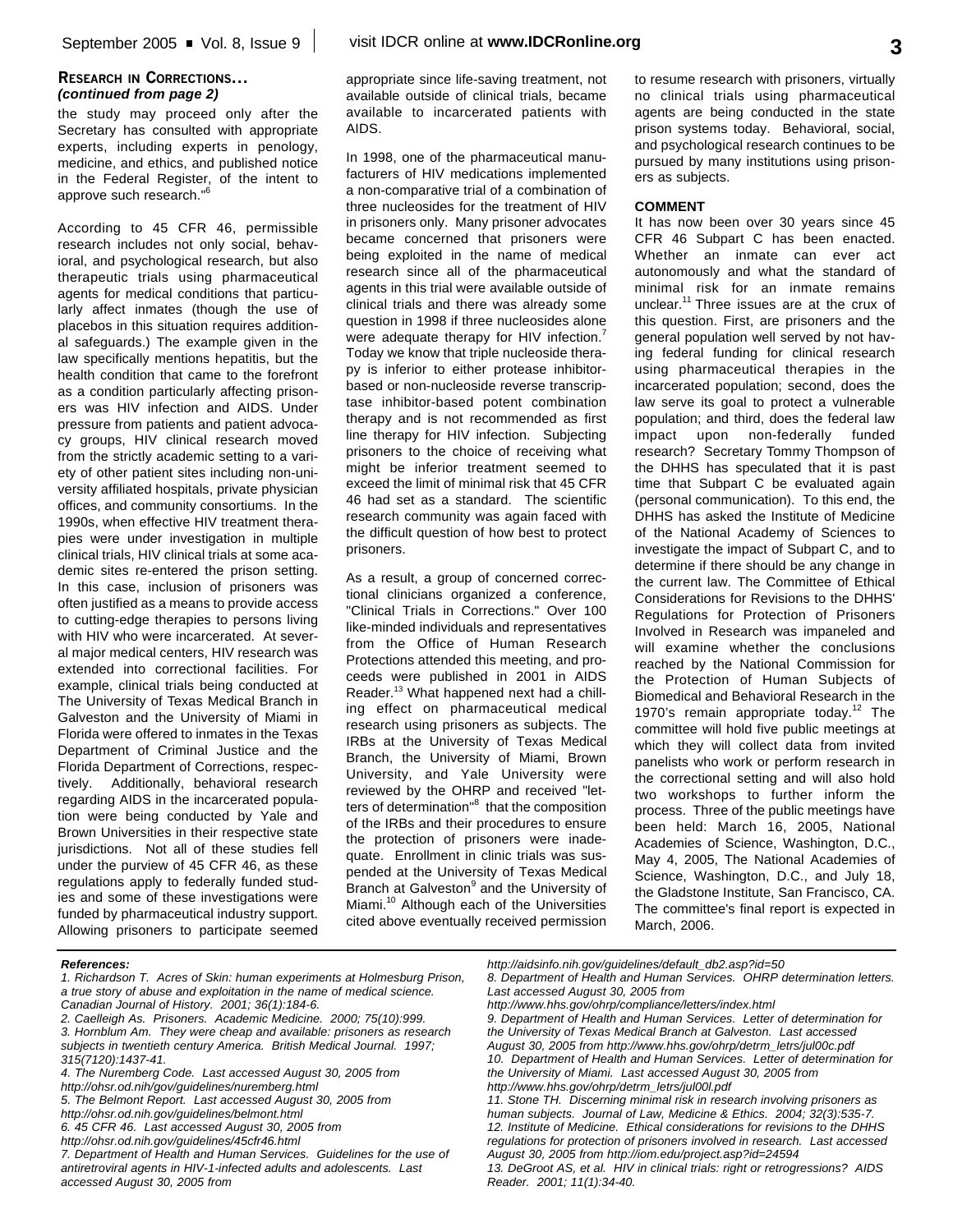## **LETTER FROM THE EDITOR**

Dear Colleagues,

This issue is dedicated to clinical trials in corrections. Prior to 2000, several correctional practitioners and facilities were involved in clinical trials in order to permit the incarcerated population to gain the benefits of investigational drugs and other therapies that could only be obtained through trials. In 2000, the Office of Protection from Research Risks (currently named Office for Human Research Protections) investigated every clinical trial from every major university, correctional system, and quality Institutional Review Board involved in prisoner research. That investigation caused most of the aforementioned programs to stop enrolling new patients and taper their existing efforts.

Many of us involved in correctional healthcare felt that both society and our patients were inadequately served by this act. Although mostly minor violations were documented, the tone created by the investigation lead to irreparable damage to clinical trials in corrections. Universities decided it was not worth the effort and correctional administrators wanted no part of any potential controversy.

The advantages of clinical trials in correctional populations, both for the inmates and society, and the advocacy for them, are phenomenal. There was a pervasive feeling that affording this benefit to our patients was going to be impossible, even though many of us continually brought the issue of clinical trials in corrections to the highest levels of authority.

In the last year of his position as Agency Head of the Department of Health and Human Services (DHHS), Secretary Tommy Thompson personally determined that there might be real value to inmates and society if the question of clinical trials within clinical settings were evaluated again. To that end, the DHHS asked the Institute of Medicine of the National Academy of Sciences to reevaluate the pertinent parts of Federal law pertaining to prisoner inclusion in research.

It should be our job to advocate for our patients in this area and to remind the committee of two specific items: first - the effect of Federal law is far more reaching than the words of the statute themselves and, second - the current situation discriminates against legitimate scientific inquiry and encourages unregulated research which may be performed solely for remuneration.

After reading this issue, readers should be familiar with the history of research involving prisoners, 45 CFR 46, the Belmont Report and the requirements for conducting research involving prisoners. Readers should also be able to identify when research requires approval by an Institutional Review Board.

Very truly yours,

David Thomas\*, MD

*\*Nothing to Disclose*

EMAIL:

## **Subscribe to IDCR**

Fax to **617-770-3339** for any of the following: *(please print clearly or type)*

|                             | Yes, I would like to add/update/correct (circle one) my contact information for my complimentary<br>subscription of IDCR fax/email newsletter. |                                                           |                                  |  |
|-----------------------------|------------------------------------------------------------------------------------------------------------------------------------------------|-----------------------------------------------------------|----------------------------------|--|
|                             | Yes, I would like to sign up the following colleague to receive a complimentary subscription of<br><b>IDCR</b> fax/email newsletter.           |                                                           |                                  |  |
|                             | Yes, I would like my IDCR to be delivered in the future as an attached PDF file in an<br>email (rather than have a fax).                       |                                                           |                                  |  |
| NAME:                       | <b>FACILITY:</b>                                                                                                                               |                                                           |                                  |  |
| CHECK ONE:                  |                                                                                                                                                |                                                           |                                  |  |
| O Physician<br>O Pharmacist | O Physician Assistant<br>O Medical Director/Administrator                                                                                      | ○ Nurse/Nurse Practitioner<br>O HIV Case Worker/Counselor | O Nurse Administrator<br>O Other |  |
| ADDRESS:                    | CITY:                                                                                                                                          |                                                           | ZIP:<br>STATE:                   |  |
| FAX:                        |                                                                                                                                                | PHONE:                                                    |                                  |  |

#### **Faculty Disclosure**

In accordance with the Accreditation Council for Continuing Medical Education Standards for Commercial Support, the faculty for this activity have been asked to complete Conflict of Interest Disclosure forms. Disclosures are listed at the end of articles. All of the individual medications discussed in this newsletter are approved for treatment of HIV and hepatitis unless otherwise indicated. For the treatment of HIV and hepatitis infection, many physicians opt to use combination antiretroviral therapy which is not addressed by the FDA.

**Associate Editors**

Rick Altice, MD *Director of Clinical Research, Director, HIV in Prisons Program, Director, Community Health Care Van, Associate Professor of Medicine Yale University AIDS Program*

David Paar, MD *Associate Professor of Medicine, University of Texas, Medical Branch*

Karl Brown, MD, FACP *Infectious Disease Supervisor PHS-Rikers Island*

Ralf Jürgens *Consultant, HIV/AIDS, Human Rights, Drug Policy and Prisons*

Joseph Paris, PhD, MD, FSCP, CCHP *Medical Director, Georgia Dept. of Corrections*

Lester Wright, MD, MPH *Chief Medical Officer, New York State Dept. of Correctional Services*

> Dean Rieger, MD *Medical Director, Indiana Dept. of Corrections*

Neil Fisher, MD *Medical Director, Chief Health Officer, Martin Correctional Institute*

William Cassidy, MD *Associate Professor of Medicine, Louisiana State University Health Sciences Center*

**Editorial Board**

Louis Tripoli, MD, FACFE *Correctional Medical Institute, Correctional Medical Services*

Josiah Rich, MD *Associate Professor of Medicine and Community Health Brown University School of Medicine, The Miriam Hospital*

> Steven F. Scheibel, MD *Regional Medical Director Prison Health Services, Inc*

David A. Wohl, MD *Associate Professor of Medicine University of North Carolina AIDS Clinical Research Unit*

Barry Zack, MPH *Executive Director, Centerforce*

Michelle Gaseau *The Corrections Connection*

**Layout** Kimberly Backlund-Lewis *The Corrections Connection*

**Distribution** Screened Images Multimedia

> **Managing Editor** Courtney E Colton *IDCR*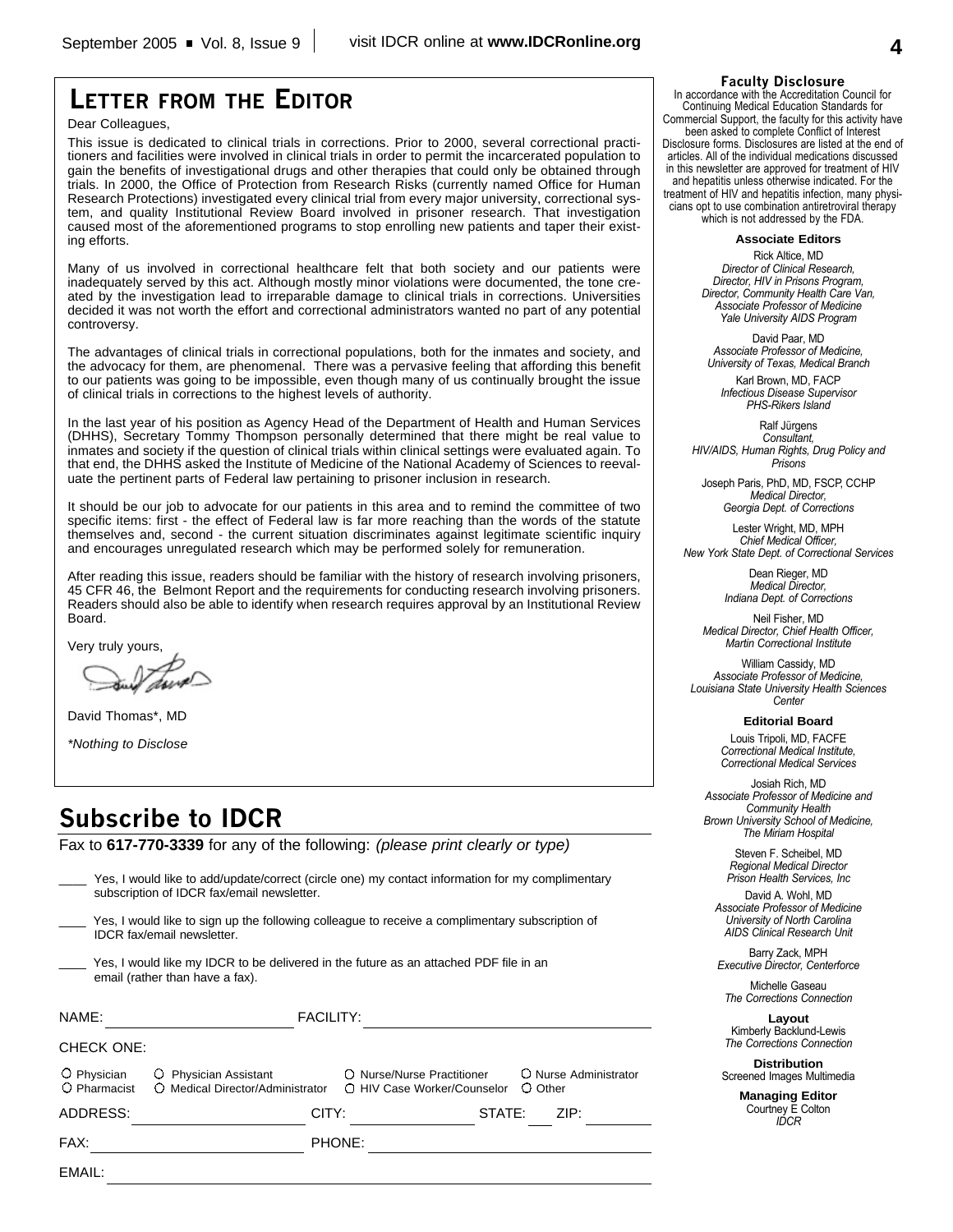# **IDCR-O-GRAM: Is the Research I want to Conduct Subject to IRB Approval?**



*IDCR-o-gram continued on page 6*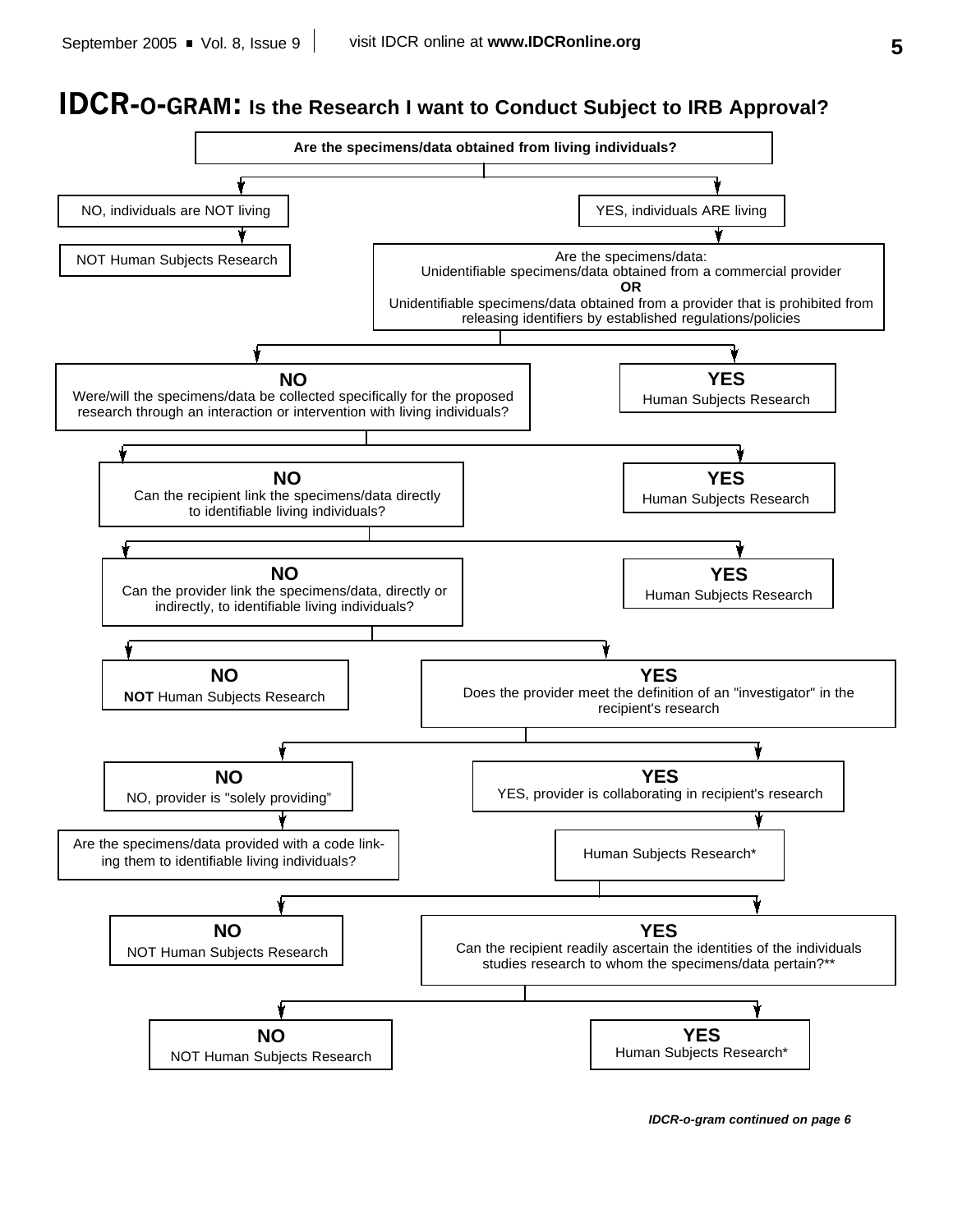# **STATE LAWS 101\***

| <b>State</b>            | Legislation                                                                                                       |
|-------------------------|-------------------------------------------------------------------------------------------------------------------|
| California*             | Specific legislation including criminal penalties for failure to comply; requirement that all clinical investiga- |
|                         | tors - no matter the source of funding - present to all human subjects a document known as the                    |
|                         | "Experimental Subjects Bill of Rights," and comply with other parts of its extensive statue                       |
| Florida**               | Florida has its own Review Council for Humans Subjects, but this only applies to research performed in            |
|                         | Department of Health or Department of Children and Family facilities (or by contract with those agencies).        |
|                         | The correctional systems have no similar protective agency.                                                       |
| Georgia***              | Georgia has specific restrictions on cancer and THC research and surgical procedures under investigation.         |
| Kentucky <sup>^</sup>   | Kentucky has a Cabinet for Health Services, which has specific requirements for research funded through           |
|                         | the state.                                                                                                        |
| Maryland <sup>1</sup> , | Maryland and North Carolina have adopted the Federal statute for all state participants in research.              |
| North Carolina^^^       |                                                                                                                   |
| Wisconsin,              | Wisconsin, Pennsylvania, Texas, Ohio, and Virginia have all adopted the basic precepts of the Federal             |
| Pennsylvania, Texas,    | statute, but have made modifications by their legislatures. For instance, Ohio requires fully informed con-       |
| Ohio, Virginia          | sent even for proposals that have minimal risk.                                                                   |
| New York <sup>o</sup>   | New York has the most complex of the statutes, adopting both the Federal 45 CFR 46 and overlaying cer-            |
|                         | tain state requirements. Prisoner research requires the specific approval of the Commissioner of the              |
|                         | Department of Health. The New York statute directly attempts to limit single practitioners or small groups        |
|                         | from conducting clinical research by specifically requiring "All individuals seeking to conduct research must     |
|                         | affiliate themselves with an agency or institution that hasa human research review committee."                    |
|                         |                                                                                                                   |

Of the state laws, only New York has specific requirements for prisoner research. States lacking specific requirements for prisoner research must adhere to state provisions on research. Almost all states permit a researcher to opt out of the state statute if the researcher is performing their research under a Federal-wide assurance and agrees to follow 45 CFR 46.

\*CA Health & Saf. Code # 24171-24179.5 (2003) et. seq. \*\*Fl Stat. 381.85(2003) & 743.07 (2003). \*\*\*GA O.C.G.A. 33-24-59.1 (2002); & 39-1-1 (2003) & 360-121-01-05 (2003). ^KY 900 KAR 1:060 stat. 4(1)(a) (2003) & 920 KAR 1:060 ("Protection of Human Subjects") (2003). ^^MD Health Code Ann. Stat. 13-2001 and 2002 (2003). ^^^NC Gen. Stat. 58-3-255 (2004).  $\textdegree$ NY Public Health Law 2444(3) (2004).

### *Footnotes* **IDCR-o-gram...** *(continued from page 5)*

*\*All human subjects research must obtain institutional review board (IRB) approval. Exceptions include when there is no effort to contribute to the general body of knowledge and the information will be used only for risk management or internal modifications of ones' own system or facility.*

*All DHHS-supported human subjects research involving prisoners as subjects must comply with all regulations set forth in 45 CFR 46 Subpart C. When prisoners are involved as subjects in research, composition of the IRB must satisfy the following requirements:*

*- A majority of the IRB (exclusive of prisoner members) shall have no association with the prison(s) involved, apart from their membership on the IRB.*

*- At least one member of the IRB must be a prisoner, or a prisoner representative with appropriate background and experience to serve in that capacity, except that where a particular research project is reviewed by more than one IRB, only one IRB need satisfy this requirement.*

*Research involving prisoners (or other vulnerable populations) cannot receive expedited IRB approval.*

*\*\* Examples of situations in which the recipient cannot link the specimens/data to living individuals include:*

*- The key to deciper the code is destroyed before the research begins*

*- The investigators and the holder of the key to the code enter into an agreement preventing the release of the key to investigators under any circumstances*

*- There are IRB-approved written policies in place preventing release of the key under any circumstances*

*- There are other legal requirements prohibiting the release of the key under any circumstances*

### *Endnotes*

*Adapted from Office of Extramural Research. Research involving private information or biological specimens. (n.d.). Accessed August 17, 2005 from*

*http://grants.nih.gov/grants/policy/hs/index.htm and NIH. Office of Human Research Protections. Guidance on the involvement of prisoners as research. (n.d.). Accessed August 17, 2005 from http://www.hhs.gov/ohrp/humansubjects/guidance/prisoner.htm*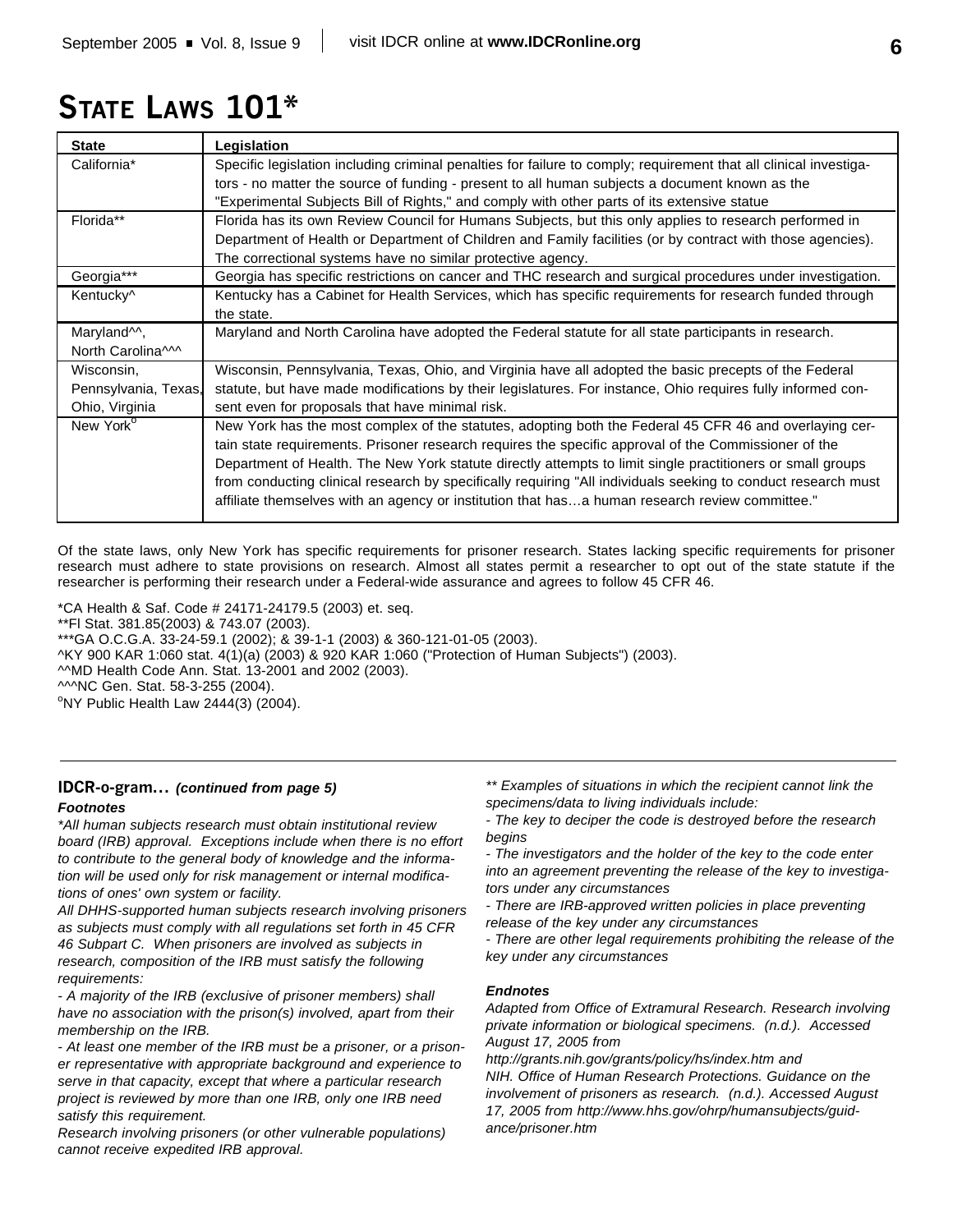## **Research 101: Types of Clinical Trials**

| <b>Type of Trial</b>     | <b>Purpose</b>                                                                                  |
|--------------------------|-------------------------------------------------------------------------------------------------|
| <b>Treatment Trials</b>  | Test experimental treatments, new combinations of drugs, or new approaches to surgery or radia- |
|                          | tion therapy                                                                                    |
| <b>Prevention Trials</b> | Look for better ways to prevent disease in people who have never had the disease or to prevent  |
|                          | a disease from returning. These approaches may include medicines, vitamins, vaccines, miner-    |
|                          | als, or lifestyle changes.                                                                      |
| Diagnostic Trials        | Conducted to find better tests or procedures for diagnosing a particular disease or condition.  |
| <b>Screening Trials</b>  | Test the best way to detect certain diseases or health conditions.                              |
| Quality of Life Trials   | Explore ways to improve comfort and the quality of life for individuals with a chronic illness. |

## **Clinical Trial Phases\***

|                                                 | Phase I                                                                                                                                                                             | <b>Phase II</b>                                                                                                                                                                                                                     | <b>Phase III</b>                                                                                                                                                                                                                                                                                                                                                                                                                                                                                                         | <b>Phase IV</b>                                                                                                                                                                                                                                                                              |
|-------------------------------------------------|-------------------------------------------------------------------------------------------------------------------------------------------------------------------------------------|-------------------------------------------------------------------------------------------------------------------------------------------------------------------------------------------------------------------------------------|--------------------------------------------------------------------------------------------------------------------------------------------------------------------------------------------------------------------------------------------------------------------------------------------------------------------------------------------------------------------------------------------------------------------------------------------------------------------------------------------------------------------------|----------------------------------------------------------------------------------------------------------------------------------------------------------------------------------------------------------------------------------------------------------------------------------------------|
| <b>Description</b>                              | Initial studies                                                                                                                                                                     | Controlled clinical<br>studies                                                                                                                                                                                                      | Expanded controlled and uncontrolled trials<br>after preliminary evidence of the drug has<br>been obtained                                                                                                                                                                                                                                                                                                                                                                                                               | Post-marketing<br>studies                                                                                                                                                                                                                                                                    |
| <b>Purpose</b>                                  | Assess the safety,<br>tolerability, metab-<br>olism, and phar-<br>macologic actions<br>of the therapy in<br>humans and the<br>side effects asso-<br>ciated with<br>increasing doses | Evaluate clinical<br>efficacy of the<br>therapy for a par-<br>ticular indication<br>or indications in<br>patients with the<br>disease/condition<br>under study;<br>determine the<br>common short-<br>term side effects<br>and risks | Gather additional information to evaluate the<br>overall benefit-risk relationship of the drug and<br>provide adequate basis for physician labeling;<br>definitively assesses efficacy of the new thera-<br>py, especially in comparison with currently<br>available alternatives                                                                                                                                                                                                                                        | Detect any rare or<br>long-term adverse<br>effects over a<br>much larger<br>patient population<br>and timescale<br>than was possible<br>during the initial<br>clinical trials;<br>delineate addition-<br>al information.<br>including drugs'<br>risks, benefits,<br>and optimal use          |
| <b>Number</b><br>of People<br><b>Given Drug</b> | 20-80                                                                                                                                                                               | 100-300                                                                                                                                                                                                                             | 1,000-3,000                                                                                                                                                                                                                                                                                                                                                                                                                                                                                                              | Varies                                                                                                                                                                                                                                                                                       |
| <b>Additional</b><br><b>Information</b>         | Conducted in<br>inpatient clinic,<br>where subject can<br>be observed by<br>full-time medical<br>staff; not blinded;<br>often no placebo<br>control                                 | The development<br>process for a new<br>therapy often fails<br>at this phase due<br>to the discovery of<br>poor efficacy or<br>toxic effects                                                                                        | Double-blind randomized controlled trials;<br>most expensive, time-consuming phase to<br>design and run; once a therapy has proven<br>satisfactory over Phase III trials, the trial<br>results are usually combined into a large docu-<br>ment containing a comprehensive description<br>of the methods and results of human and ani-<br>mal studies, manufacturing procedures, formu-<br>lation details, and shelf life. This collection of<br>information is then submitted to the FDA for<br>approval of the therapy. | Phase IV studies<br>may be mandated<br>by regulatory<br>authorities or may<br>be undertaken by<br>the sponsoring<br>company for com-<br>petitive or other<br>reasons; adverse<br>effects detected<br>by Phase IV trials<br>may result in the<br>withdrawal or<br>restriction of a<br>therapy |

*\*All clinical trials are conducted in phases.*

*Tables adapted from: National Institutes of Health. Clinical Trials information. (n.d.). Accessed August 3, 2005 from http://www.clinicaltrials.gov/ct/info/whatis*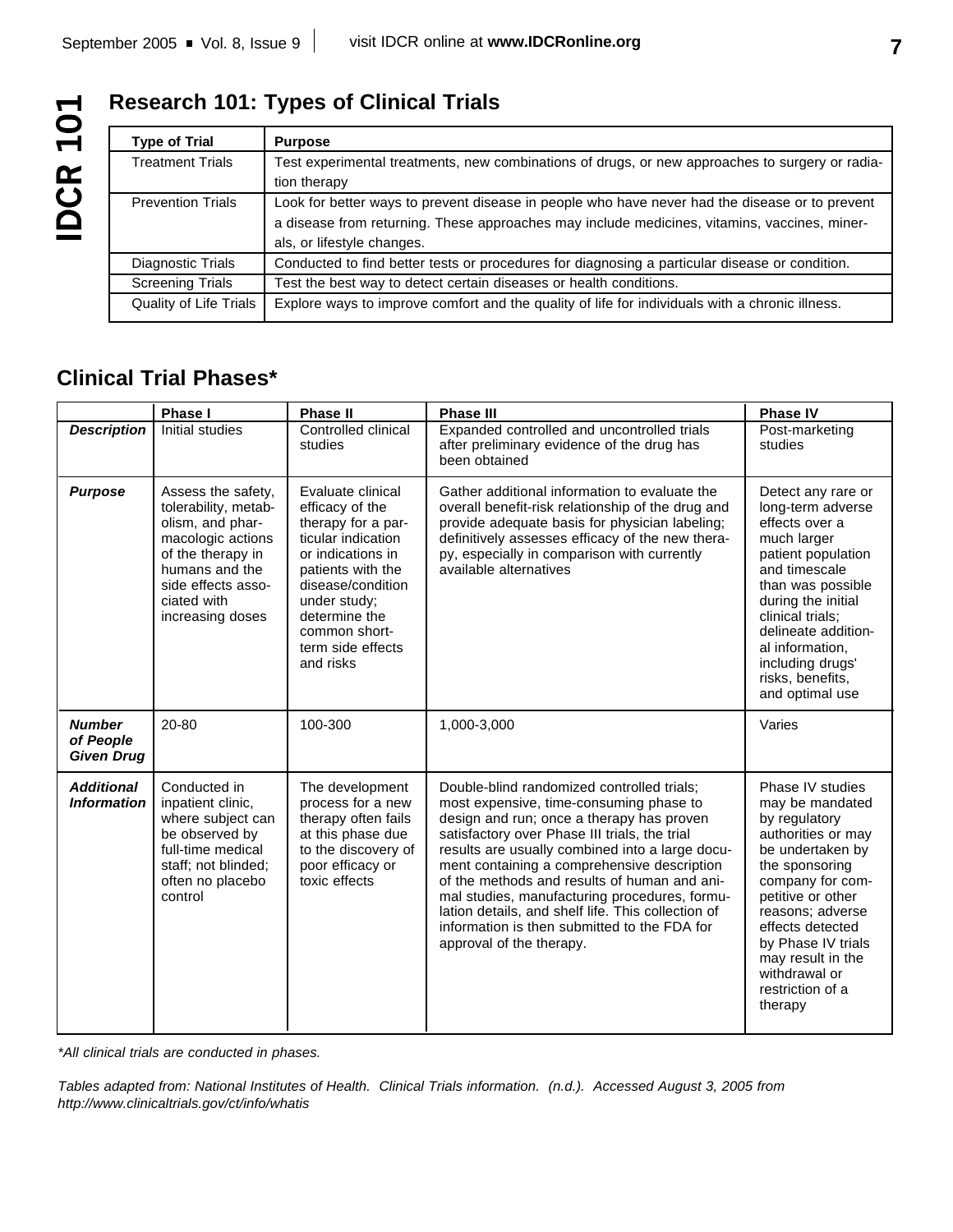## **SAVE THE DATES**

### **United States Conference on AIDS**

*September 28-October 2, 2005 Houston, Texas* Visit: www.nmac.org

### **IDSA Conference**

*October 6-9, 2005 San Francisco, CA* Visit: www.idsociety.org

### **National Conference on Correctional Health Care (NCCHC)**

*October 8-12, 2005 Denver, Colorado* Visit: www.ncchc.org

### **IDCR Pre-Conference Seminar at NCCHC**

"Infectious Diseases in Corrections: An Integrated Approach" *October 8, 2005 Denver, Colorado* Visit: www.ncchc.org

### **Society of Correctional**

**Physicians Annual Meeting** *October 9, 2005 Denver, Colorado* Visit: www.corrdocs.org

#### **"Drug-drug Interactions and Metabolic Complications of HIV"**

**Satellite Broadcast** *October 26, 2005 12:30-2:30pm EST* Visit: www.amc.edu/patient/hiv/hivconf/ index.htm

#### **APHA Meeting and Exposition** *November 5-9, 2005*

*New Orleans, LA* Visit: www.apha.org

### **American Association for the Study of Liver Diseases Meeting** *November 11-15, 2005*

*San Francisco, CA* Visit: www.aasld.org

### **National Viral Hepatitis**

**Prevention Conference** *December 5-9 Washington, DC* Visit: www.cdc.gov/ncidod/ diseases/hepatitis.conference.htm

### **XVI International AIDS Conference**

*August 13-18, 2006 Toronto, Canada* Visit: www.aids2006.org

# **NEWS AND LITERATURE REVIEWS**

### **24 vs 48 Weeks Pegasys/RBV for Co-infection: Which is Better?**

In a randomized, controlled trial, 128 patients coinfected with HIV and HCV genotype 2 or 3 received 180 mcg Pegasys sq once weekly in combination with 10.6-13.0 mg/kg/day ribavirin (RBV.) All patients with undetectable HCV RNA at 24 weeks after initiation of therapy were randomized at 28 weeks to either stop treatment or continue treatment for 20 weeks, for a total of 48 weeks of treatment. A significantly lower relapse rate was found in the patient group receiving 48 weeks of treatment compared to those receiving 24 weeks of treatment (11% vs 40%.) Study authors concluded that the optimal duration of treatment in HCV genotype 2- and 3-infected patients co-infected with HIV is at least 48 weeks. *Zanini, Puoti, et al. Poster abstract MoPpLB0103. International AIDS Conference. Rio de Janeiro. July 25, 2005.*

### **Texas Mandates HIV Testing for All Inmates**

Texas Governor Rick Perry signed legislation on June 21 implementing mandatory HIV testing for inmates pending release from Texas' prisons. The policy will be adopted in the Texas Department of Criminal Justice by September 1, with the hope of preventing the spread of the virus both within and outside of the Texas prison system and to inform inmates of their HIV status. The University of Texas Medical Brach at Galveston, which administers healthcare to the majority of Texas' correctional facilities, recently reported that HIV prevalence within the Texas prison system is 2.1%.

*West M. Daily Texan. Accessed June 21, 2005 from www.dailytexanonline.com/*

*media/paper410/news/2005/06/21/University/In mates.To.Take.Hiv.Test.Before.Release-958334.shtml.*

### **Updates to the Guidelines for Use of ARVs in HIV-1-Infected Adults/Adolescents**

The Panel on Clinical Practices for the Treatment of HIV Infection has issued the following supplemental recommendations, effective immediately, for the use of antiretroviral agents (ARVs) in HIV-1-infected adults and adolescents: (1) a regimen containing "tenofovir + didanosine + NNRTI"

should not be used as an initial regimen in ARV treatment-naïve patients and (2) lopinavir/ritonavir can be dosed as one single daily dose (6 capsules or 10mL - equivalent to 800mg lopinavir/200mg ritonavir) in treatment-naïve patients. Once-daily dosing is not recommended in treatment-experienced patients or in patients receiving concomitant efavirenz, nevirapine, amprenavir, fosamprenavir or nelfinavir.

*NIH. Antiretroviral treatment guidelines. (n.d.). Accessed August 15, 2005 from http://aidsinfo.nih.gov/guidelines/default\_db2.asp ?id=50*

### **Pancreatitis in HIV-Infected Adults**

In a cross-protocol analysis of 20 Adult AIDS Clinical Trials Group (AACTG) study sites, rates of clinical and clinical/laboratory pancreatitis were relatively low. Seventeen of the 20 studies considered two definitions of pancreatitis: clinical pancreatitis and a combined definition of clinical and/or laboratory pancreatitis, defined as grade 3 or 4 amylase and/or lipase elevation. The remaining three studies defined pancreatitis as elevated serum amylase and a compatible clinical syndrome of nausea, vomiting and/or abdominal pain. Pancreatitis incident rates were calculated based on a Poisson distribution. Analysis of 17 studies reflecting 4 arms yielded a relatively low overall clinical pancreatitis rate of 0.61 per 100 person-years (PYs) and a higher clinical/laboratory pancreatitis rate of 2.23 per 100 PYs. Thus, the clinical/laboratory pancreatitis definition yielded a rate nearly four-fold higher than the clinical pancreatitis definition. Rates of pancreatitis in didanosine (ddI) arms seemed to be dose dependent. Pancreatitis rates for ddI/stavudine (d4T) trials were high at 4.16 per 100 PYs clinical and 6.25 per 100 PYs clinical/laboratory. The highest rates were seen with the combination indinavir/ddI/d4T. Study authors concluded that the combination of nucleoside reverse transcriptase inhibitors (NRTIs) and definition of pancreatitis has an impact on the incidence of pancreatitis. Further evaluation is needed to determine how much of this pancreatitis is directly caused by antiretroviral drugs and how much is attributable to preexisting comorbidities.

*Reisler R, et al. JAIDS. 2005; 39(2):159-66.*

# **RESOURCES**

#### **NIH Clinical Trials Website** http://www.clinicaltrials.gov/ct/info/whatis

**NIH Office of Extramural Research Human Subjects Website** http://grants.nih.gov/grants/policy/hs/index.htm

**DHHS Office for Human Research Protections (OHRP)** http://www.hhs.gov/ohrp/

**DHHS OHRP Guidance on the Involvement of Prisoners in Research** http://www.hhs.gov/ohrp/humansubjects/guidance/prisoner.htm

**The Belmont Report. Full report available at:** http://www.hhs.gov/ohrp/humansubjects/guidance/belmont.htm

**OHRP Human Subject Assurance Online Training** http://ohrp-ed.od.nih.gov/CBTs/Assurance/login.asp